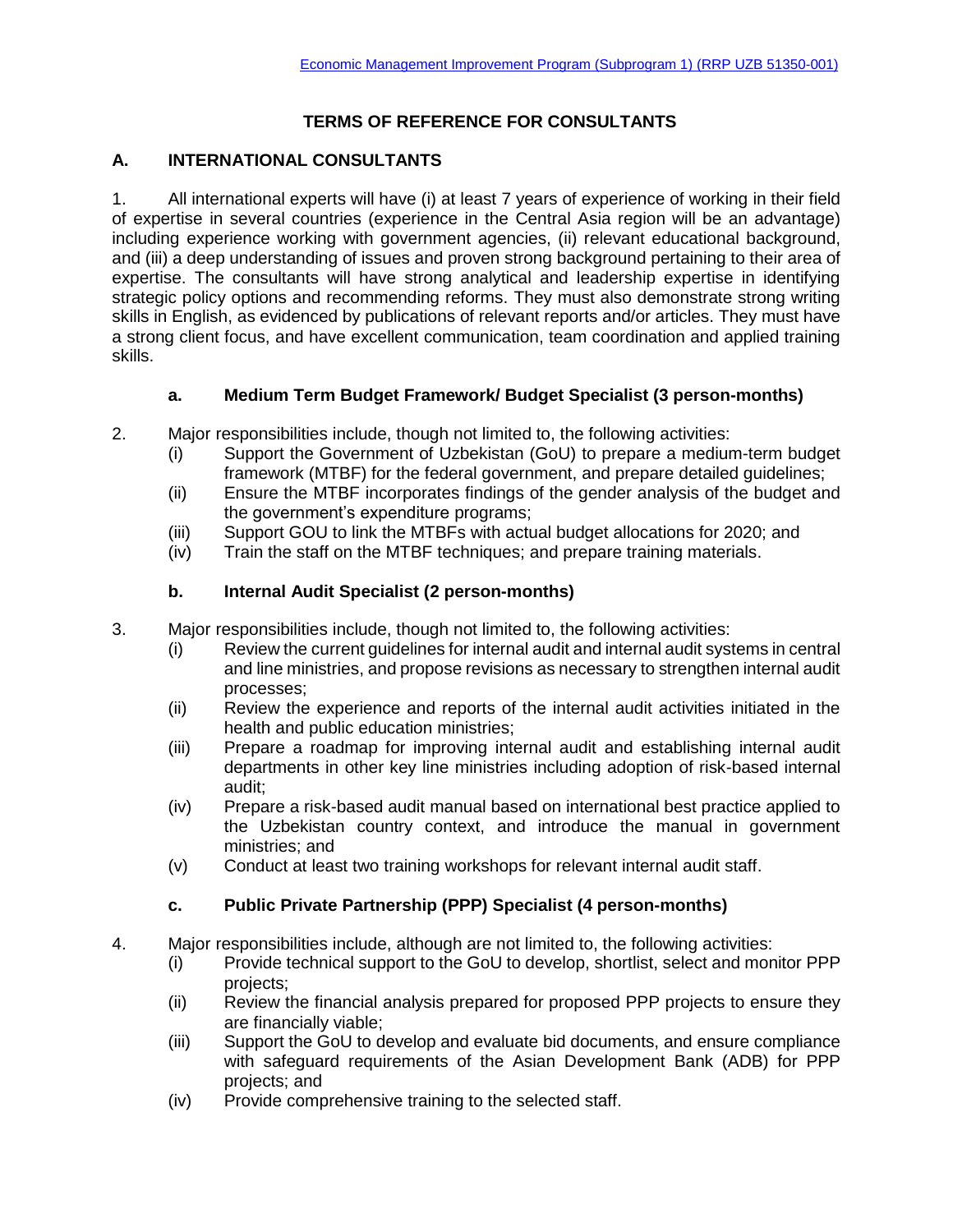## **d. Banking Specialist (3 person-months)**

- 5. Major responsibilities include, although are not limited to, the following activities:
	- (i) Review the current banking supervision guidelines of the Central Bank of Uzbekistan (CBU) and recommended revisions to the guidelines drawing on international best practice;
	- (ii) Support the CBU improve monetary management practices, including implementation of risk-based supervision procedures;
	- (iii) Prepare a manual on risk-based banking supervision procedures; and
	- (iv) Conduct at least three training sessions for relevant CBU staff.

## **e. Asset Revaluation Specialist (4 person-months)**

- 6. Major responsibilities include, although are not limited to, the following activities:
	- (i) Support JSC Uzbekenergo Joint Stock Company (JSC), an energy state owned enterprise (SOE), to complete a revaluation of its fixed assets; and
	- (ii) Prepare a report based on the asset revaluation including improvements made to the balance sheet and financial position of JSC Uzbekenergo.

## **f. Energy Investment Plan Specialist (3 person-months)**

- 7. Major responsibilities include, although are not limited to, the following activities:
	- (i) Support JSC Uzbekenergo to prepare a master plan for investment financing in the energy sector for 2018-2022; and
	- (ii) Support JSC Uzbekenergo to identify non-core assets of energy SOEs for divestment and support implementation of the process.

# **g. Gender Sensitivity Analysis Specialist (2 person-months)**

- 8. Major responsibilities include, although are not limited to, the following activities:
	- (i) Support the GoU to conduct a gender sensitivity analysis of public expenditure programs in the budget; and
	- (ii) Create a specialized sex-disaggregated database of private enterprises (including small and medium enterprises).

# **h. National Accounts Data Specialist (2 person-months)**

- 9. Major responsibilities include, although are not limited to, the following activities:
	- (i) Support the State Committee on Statistics to disseminate national accounts data based on the Enhanced General Data Dissemination System (e-GDDS), including use of standardized electronic reporting procedures;
	- (ii) Support the State Committee on Statistics to improve the web-based data dissemination systems to make it more user friendly;
	- (iii) Prepare a timeline and road map for implementing Special Data Dissemination Standard (SDDS); and
	- (iv) Conduct 2-3 workshops on SDDS.

# **B. NATIONAL CONSULTANTS**

10. All national consultants correspond to the international positions which includes expertise on: MTBF (6 person months), internal audit (2 person months), PPPs (6 person months), banking